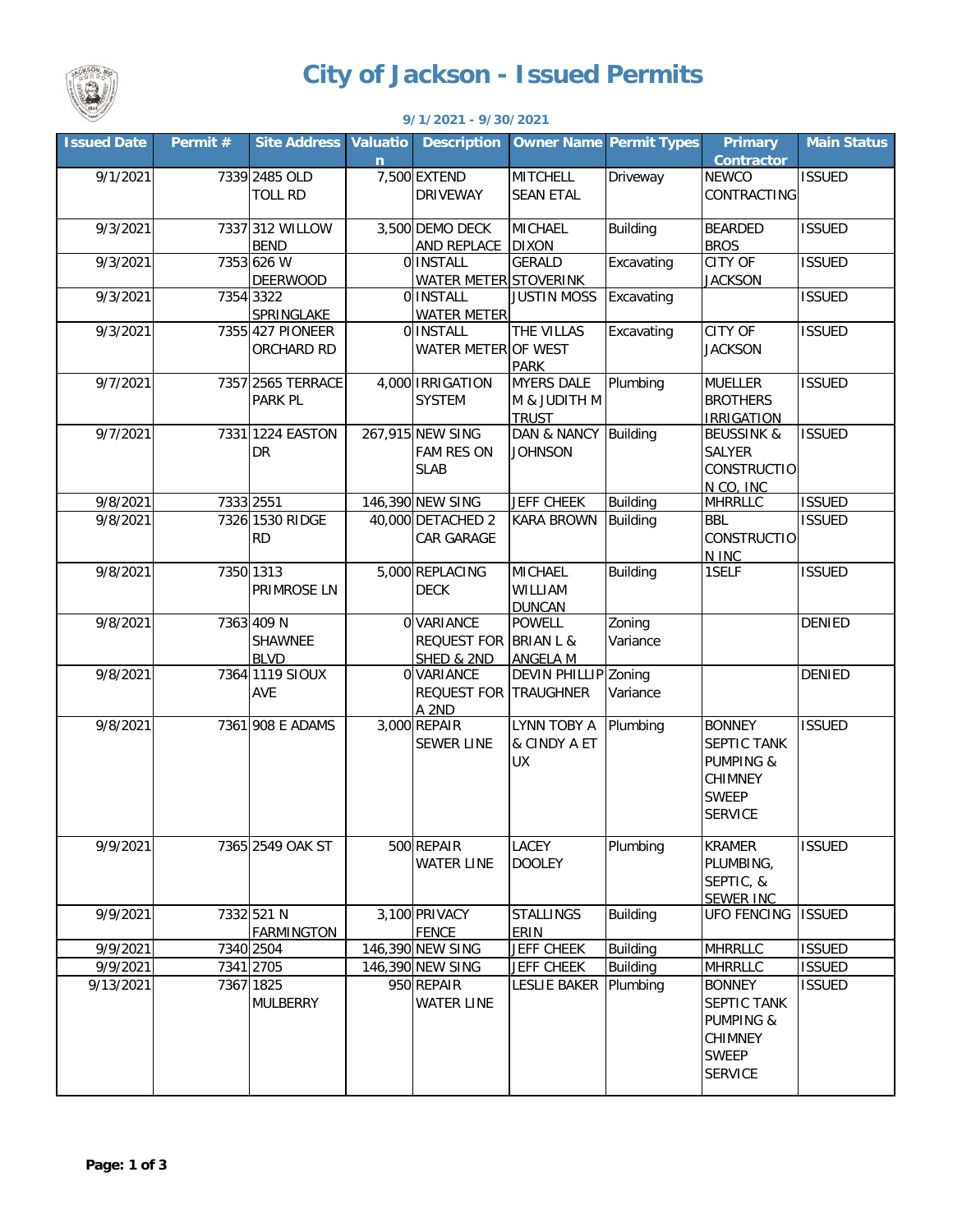| 9/13/2021 |          | 7352 1142          |   | 6,500 DECK            | <b>MARTIN</b>                 | <b>Building</b> | <b>GERALD</b>            | <b>ISSUED</b> |
|-----------|----------|--------------------|---|-----------------------|-------------------------------|-----------------|--------------------------|---------------|
|           |          | <b>MASTERSON</b>   |   |                       | MICHAEL &                     |                 | <b>STOVERINK</b>         |               |
|           |          | <b>DR</b>          |   |                       | KATHY                         |                 | CONSTRUCTIO              |               |
|           |          |                    |   |                       |                               |                 | N.                       |               |
| 9/15/2021 |          | 7376 2751 N HIGH   |   | 53,903 EXTEND         | <b>LIBERTY</b>                | Excavating      | CE                       | <b>ISSUED</b> |
|           |          | <b>ST</b>          |   | <b>SEWER MAIN</b>     | <b>UTILITES</b>               |                 | CONTRACTING              |               |
|           |          |                    |   |                       |                               |                 | <b>INC</b>               |               |
| 9/15/2021 |          | 7409 600 RANDY     |   | 153,502 INSTALLATIO   | <b>CITY OF</b>                | <b>Building</b> | CE                       | <b>ISSUED</b> |
|           |          | <b>DR</b>          |   | N OF A LIFT           | <b>JACKSON</b>                |                 | CONTRACTING              |               |
|           |          |                    |   | <b>STATION AND</b>    |                               |                 | <b>INC</b>               |               |
| 9/16/2021 |          | 7368 1450 DONNA    |   | 2,600 REPLACING       | <b>BOLEN</b>                  | <b>Building</b> | SOUTHEAST                | <b>ISSUED</b> |
|           |          | <b>LYNN DR</b>     |   | <b>CHAIN LINK</b>     | <b>THOMAS J &amp;</b>         |                 | <b>FENCE &amp; RAIL</b>  |               |
|           |          |                    |   | <b>WITH</b>           | NICOLE A ET                   |                 |                          |               |
|           |          |                    |   | <b>PRIVACY</b>        | UX.                           |                 |                          |               |
| 9/17/2021 |          | 7369 1192          |   | 6,000 SHED            | LINDA                         | <b>Building</b> | <b>THE</b>               | <b>ISSUED</b> |
|           |          | <b>BRAMBLEWOO</b>  |   |                       | <b>KLAPROTH</b>               |                 | <b>BACKYARD &amp;</b>    |               |
|           |          | D DR               |   |                       |                               |                 | <b>BEYOND LLC</b>        |               |
|           |          |                    |   |                       |                               |                 |                          |               |
| 9/17/2021 |          | 7382 1525          |   | 1,200 WATER           | <b>MCKIDDY</b>                | Plumbing        | <b>OBERMANN</b>          | <b>ISSUED</b> |
|           |          | <b>GREENSFERRY</b> |   | <b>SERVICE</b>        | CLIFFORD R II                 |                 | <b>HEATING &amp;</b>     |               |
|           |          | <b>RD</b>          |   | <b>REPAIR</b>         | & TERRI J ET                  |                 | PLUMBING LLC             |               |
|           |          |                    |   |                       | UX                            |                 |                          |               |
| 9/20/2021 |          | 7384 SYCAMORE LN   |   | 100 REPLACE           | CITY OF                       | <b>Building</b> | <b>CITY OF</b>           | <b>ISSUED</b> |
|           |          | & PARKVIEW         |   | <b>SECTION</b>        | <b>JACKSON</b>                |                 | <b>JACKSON</b>           |               |
| 9/20/2021 |          | 7385 VERA          |   | 1,000 TRANSITION      | CITY OF                       | Driveway        | CITY OF                  | <b>ISSUED</b> |
|           |          | <b>WAGNER DR</b>   |   | <b>BETWEEN</b>        | <b>JACKSON</b>                |                 | <b>JACKSON</b>           |               |
| 9/20/2021 | 7390 978 |                    |   | 1,500 ELECTRIC        |                               | Electrical      | <b>COTNER K</b>          | <b>ISSUED</b> |
|           |          | GREENSFERRY        |   | <b>UPGRADE</b>        |                               |                 | ELECTRIC, INC            |               |
|           |          | <b>RD</b>          |   |                       |                               |                 |                          |               |
| 9/20/2021 |          | 7336 1712 JACKSON  |   | 4,175 FENCE           | <b>MARY TALLEY</b>            | Building        | <b>BOOTHEEL</b>          | <b>ISSUED</b> |
|           |          | <b>RIDGE</b>       |   |                       |                               |                 | <b>FENCE CO</b>          |               |
|           |          |                    |   |                       |                               |                 |                          |               |
| 9/20/2021 |          |                    |   | 0 REQUEST FOR JASON   |                               | Conditional     |                          | <b>DENIED</b> |
|           |          | 7186 525 Maple Dr  |   | SPECIAL USE           | YEAGER                        | Use             |                          |               |
| 9/21/2021 |          | 7391 1409 LILAC    |   | 800 INSTALL GAS       | AL OR NANCY                   | Mechanical      | <b>HACKER</b>            | <b>ISSUED</b> |
|           |          |                    |   | LINE                  | PRIEST                        |                 | PLUMBING                 |               |
|           |          |                    |   |                       |                               |                 | <b>HEATING &amp;</b>     |               |
|           |          |                    |   |                       |                               |                 | A/C, BRUCE               |               |
| 9/21/2021 |          | 7393 305 S         |   | 800 REPAIR            | <b>BROWN</b>                  | Plumbing        | <b>OBERMANN</b>          | <b>ISSUED</b> |
|           |          | SHAWNEE            |   | <b>WATER LINE</b>     | <b>NATALIE F</b>              |                 | <b>HEATING &amp;</b>     |               |
|           |          |                    |   |                       |                               |                 | PLUMBING LLC             |               |
|           |          |                    |   |                       |                               |                 |                          |               |
| 9/21/2021 | 7375 808 |                    |   | 16,000 retaining wall | <b>HERMAN</b>                 | <b>Building</b> | <b>STORK</b>             | <b>ISSUED</b> |
|           |          | <b>KIBELWOODS</b>  |   |                       | <b>LINTNER</b>                |                 | LANDSCAPING              |               |
|           |          | <b>DR</b>          |   |                       |                               |                 |                          |               |
| 9/22/2021 |          | 7294 1145          |   | 172,315 DUPLEX        | LANDEWEE                      | <b>Building</b> | ERIC                     | <b>ISSUED</b> |
|           |          | <b>BRANDOM ST</b>  |   |                       | <b>MARILYN K</b>              |                 | <b>HINKEBIEN</b>         |               |
|           |          |                    |   |                       |                               |                 | <b>CONSTRUCTIO</b>       |               |
|           |          |                    |   |                       |                               |                 | N                        |               |
| 9/23/2021 |          | 7378 409 N         |   | 200 SHED AND          | <b>POWELL</b>                 | <b>Building</b> | 1SELF                    | <b>DENIED</b> |
|           |          | SHAWNEE            |   | 2ND DRIVE             | <b>BRIAN L &amp;</b>          |                 |                          |               |
|           |          | <b>BLVD</b>        |   | ON SIDE OF            | <b>ANGELA M</b>               |                 |                          |               |
| 9/23/2021 |          | 7380 1119 SIOUX    |   | 1,000 ADDING 2ND      | <b>DEVIN PHILLIP</b> Building |                 | 1SELF                    | DENIED        |
|           |          | AVE                |   | <b>DRIVE</b>          | <b>TRAUGHBER</b>              |                 |                          |               |
|           |          |                    |   |                       |                               |                 |                          |               |
| 9/23/2021 |          | 7371 2245          |   | 0 REQUEST FOR WEBER,  |                               | Zoning          |                          | COMPLETE      |
|           |          | PROVIDENCE         |   | A 3' VARIANCE JASON & |                               | Variance        |                          |               |
|           |          | DR                 |   | <b>FROM THE</b>       | SHELLY                        |                 |                          |               |
| 9/23/2021 | 7360     |                    | 0 |                       | DEAN BRIAN & Zoning           |                 |                          | COMPLETE      |
|           |          |                    |   |                       | <b>ROANNE</b>                 | Variance        |                          |               |
| 9/24/2021 |          | 7383 2801 OLD      |   | 275,500 PARKING LOT   | THE GREAT                     | <b>Building</b> | <b>CLIFTON</b>           | <b>ISSUED</b> |
|           |          | ORCHARD RD         |   | <b>EXTENSION</b>      | <b>EIGHT</b>                  |                 | EXCAVATING<br><b>LLC</b> |               |